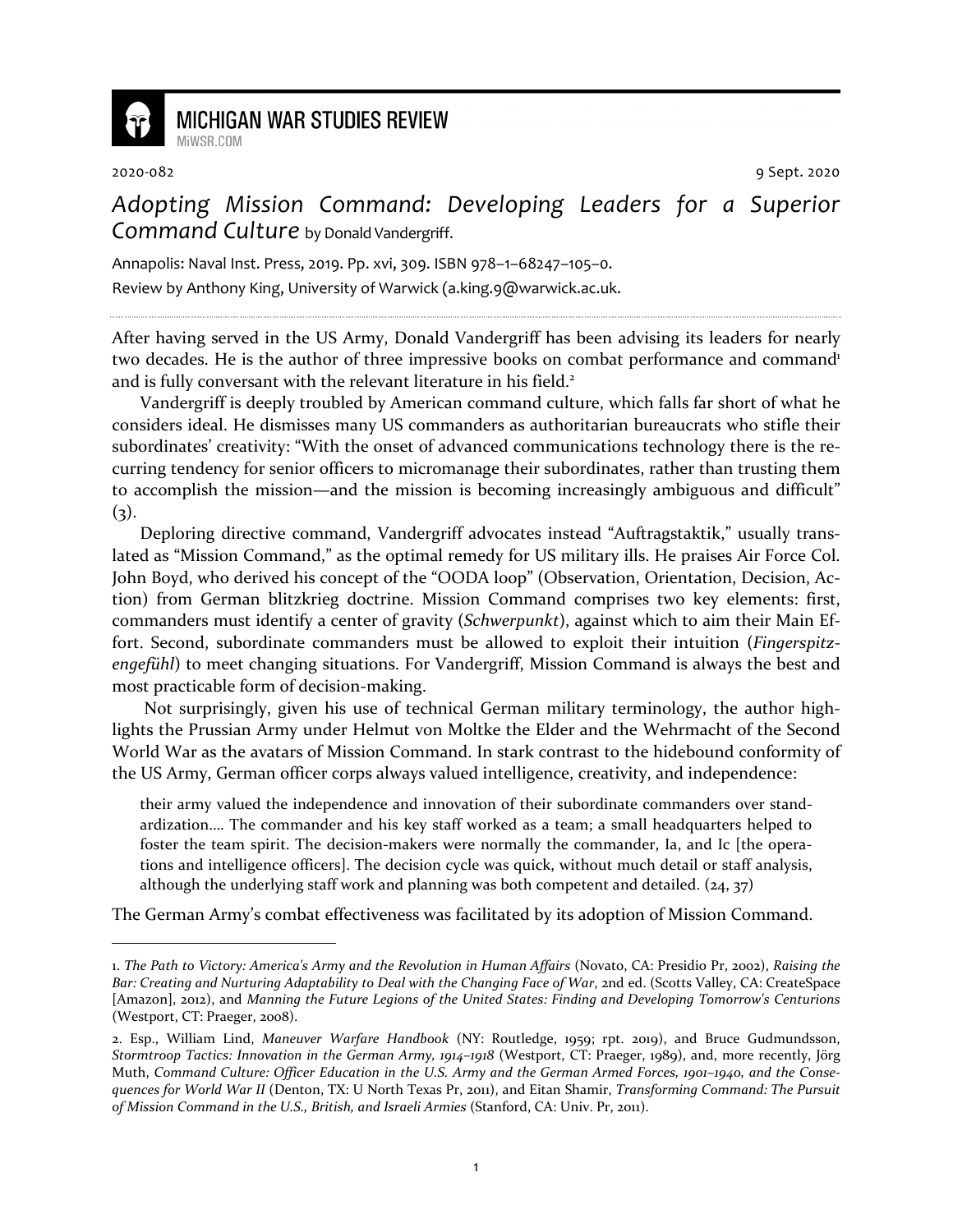By contrast, the US Army in the twentieth century was a poor cousin to its German opponents. It was organized on industrial, Taylorist principles prioritizing standardization, order, and hierarchy. It was heavily influenced by French ideas of the methodical, rationally organized battles of the First World War.

Centrally controlled, attritional doctrine made up for the lack of thoroughly trained and cohesive combat units and educated officers…. [S]ome senior leaders, such as First Army commander, Lt Gen Courtney H. Hodges, commander of the 1st Army, treated their subordinates with indifference mounting to contempt. (52-53)

Despite the reformation of the American Army after Vietnam under the guidance of Army Training and Doctrine Command, Vandergriff maintains that directive command remained its default setting. A rigid "task/conditions/standards philosophy" (61) stifled flexibility and innovation. The reduction and professionalizing of the army in the 1990s exacerbated this tendency: "The effect of the drawdown was to instill a strong professional conservativism and groupthink" (61). The author detects the same problem in the twenty-first century. Intuitive command has been displaced by decision-making procedures, so that managers have supplanted battlefield commanders (73).

The first half of the book is, then, a conventional celebration of Mission Command and a criticism of the US Army. Vandergriff changes tack in its second half. He offers a series of pedagogical exercises by which US military might inculcate Mission Command in its commanders. The principles of Outcomes-Based Training and Education and the Adaptive Course Model enhance a commander's ability to make decisions in uncertain situations. Vandergriff also describes such interesting and valuable exercises as Tactical Decision Games and War-Gaming.

*Adopting Mission Command* is intended for serving military personnel and especially Directing Staff at officer training and educational institutions. It offers them practical guidance and concrete exercises to use in their teaching, as Vandergriff has done in advising the US military. The book will prove very useful to military educational establishments, which will almost certainly want to add it to their reading lists.

Ironically, although the book represents a very valuable addition to the literature on the challenge of military leadership and decision-making, it has a strong unintended mythic quality, affirming a legend deeply ingrained in US armed forces. Specifically, it canonizes the Wehrmacht. For Vandergriff, the German Army represents the ideal of Mission Command and professional military culture more widely. This is problematic, given its murderous and ultimately catastrophic campaigns.

The Wehrmacht did tend to empower battle group (Kampfgruppe) commanders at about the division level more than did the Allies, thus expediting tactical decisions. But there is little evidence that the Wehrmacht practiced Mission Command as Vandergriff describes it any more systematically than the Allies. In fact, subordinates typically did precisely what they were told, fearing harsh punishment and penal battalions for failing to do so. Erwin Rommel, though often identified as a proponent of Mission Command, never remotely practiced it. As 7th Panzer Division commander during the Battle of France (May 1940), he ignored his superiors and superseded his regimental commanders at moments of crisis. At the same time, Vandergriff rightly records the craven deference of senior Wehrmacht commanders to Hitler. They were certainly not practicing Mission Command when they forced their subordinates to enact his plans.

Conversely, the Allies sometimes implemented Mission Command. The author himself aptly cites the example of Maj. Gen. John S. Wood's 4th Armored Division, which he plausibly argues